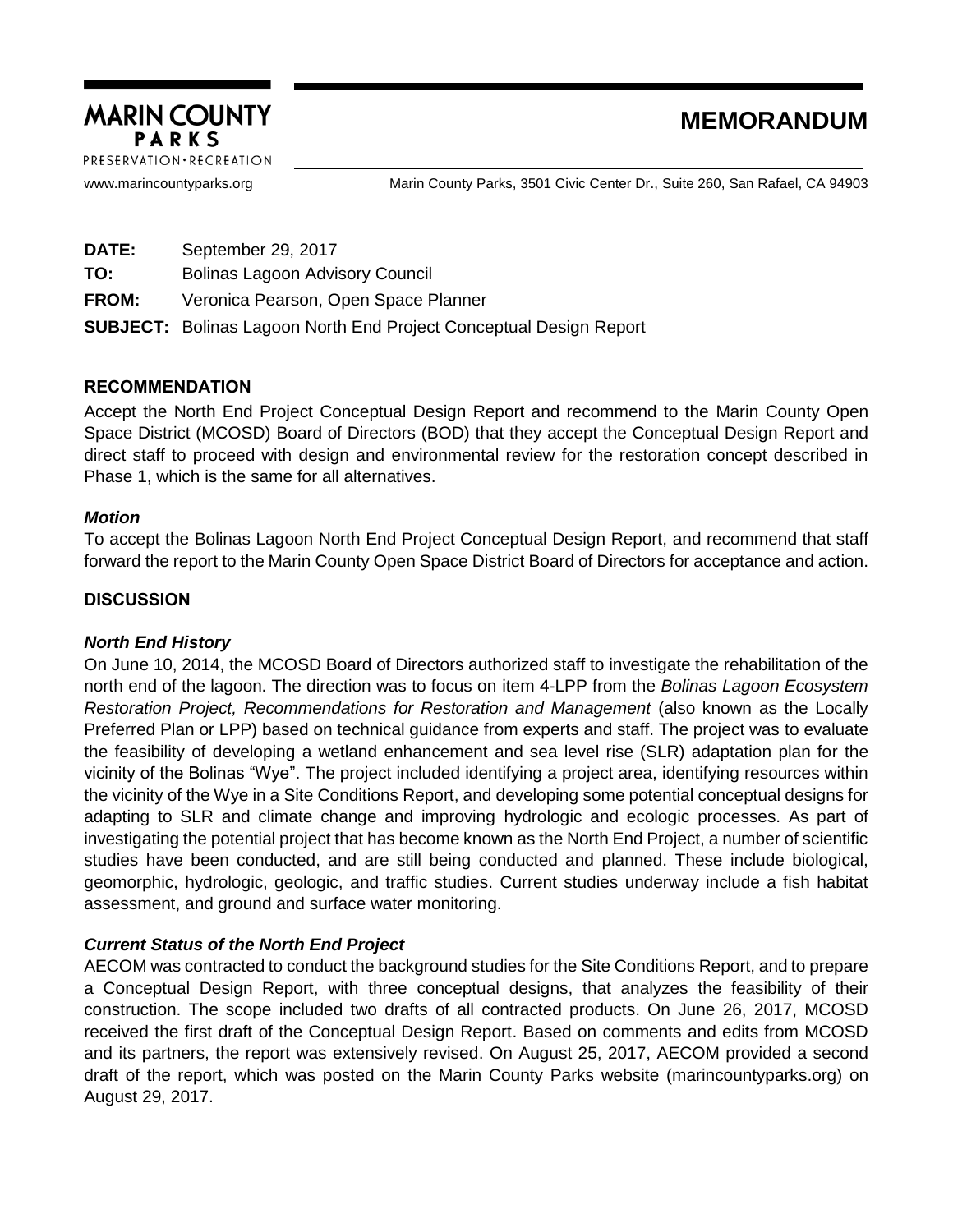The report was divided into three sections. Part one is an overview of the project, and background information related to the project history, project area, existing conditions, and SLR projections used. Part two discusses each of the project alternatives, phasing, costs, and timeline for potential completion. Part three contains the alternatives analysis and discussion on the opportunities and constraints associated with each alternative, environmental review, and permitting.

# *Conceptual Design Report*

AECOM designed the alternatives to address three main project goals that were the result of the LPP and community engagement, which include habitat restoration and hydrologic reconnection, adapting to climate change and SLR, and improving road safety. All projects have been designed to meet these goals, with Alternative 3 providing the greatest level of attainment, followed by Alternative 2. The Conceptual Design Report provided an analysis table (Table 10, pg. 63) that weighs the different alternatives and phases and their level of attainment for the following categories: costs/timeline, constructability/complexity, environmental effects, social considerations, and project benefits (defined goals). Since Phase One for all alternatives is the same, the only difference from the alternatives are the impacts from Phase 1 and 2. Overall, the takeaway from the analysis table is that Alternative One is the most cost and time effective, but is the least preferred in relation to project benefits to the environment because it does not provide the greatest gains in relation to climate change adaptation, habitat improvements for species, and hydrologic connectivity. The reverse is true for Alternative 3, which is the costliest but provides the greatest gains to the aforementioned categories. It should be stated that the difference in scores between all the alternatives is relatively minor.

The opportunities and constraints analysis of the report identified a number of potential impacts, benefits, and constraints to each alternative's development. Most specifically, are the added costs of Alternatives 1 and 2 based on the findings of the geotechnical investigation that found existing sediments and seismic risks limit the cost effectiveness of placing fill to elevate roads, as well as increasing design complexity. Additionally, there are added risks and benefits associated with restoring Wilkins Gulch Creek and Lewis Gulch Creek onto their alluvial fans and creating a functional floodplain for all alternatives and phases. These include short term impacts to steelhead and red legged frogs, and sensitive habitat that could be offset by the long-term vision of the project. There would also be impacts to the cultural landscape of Wilkins Ranch as vegetation communities and floodplain change with full connectivity of Wilkins Gulch Creek to Wilkins Ranch (Alternatives 2 and 3), thus altering the viewshed. Lastly, the community would be disrupted during construction of all phases for each alternative.

## *Staff Analysis and Recommendations*

Based on the data from the conceptual design document, staff is concerned about the potential costs and impacts of phases 2 and 3, regardless of the alternatives. Staff is, therefore, recommending that the BLAC recommend that the Marin County Open Space District Board of Directors pursue Phase 1, and to defer subsequent phases as a long-term "vision" that the community could work towards. This would allow for current studies to be completed and additional discussion that could refine the analysis, and allow for the development of funding strategies.

Staff recommends proceeding with Phase 1 because it is the most financially feasible, requires the least amount of disruption to the environment and the community, and would result in immediate benefits to the community upon completion. In addition, during the pursuit of Phase 1 the MCOSD can continue to work with its partners and the community on developing subsequent phases.

# *Final Action Items*

After receiving feedback from this meeting, staff will schedule a meeting before the Open Space District Board of Directors. The earliest available OSD BOD meeting date is November 14, 2017. The community